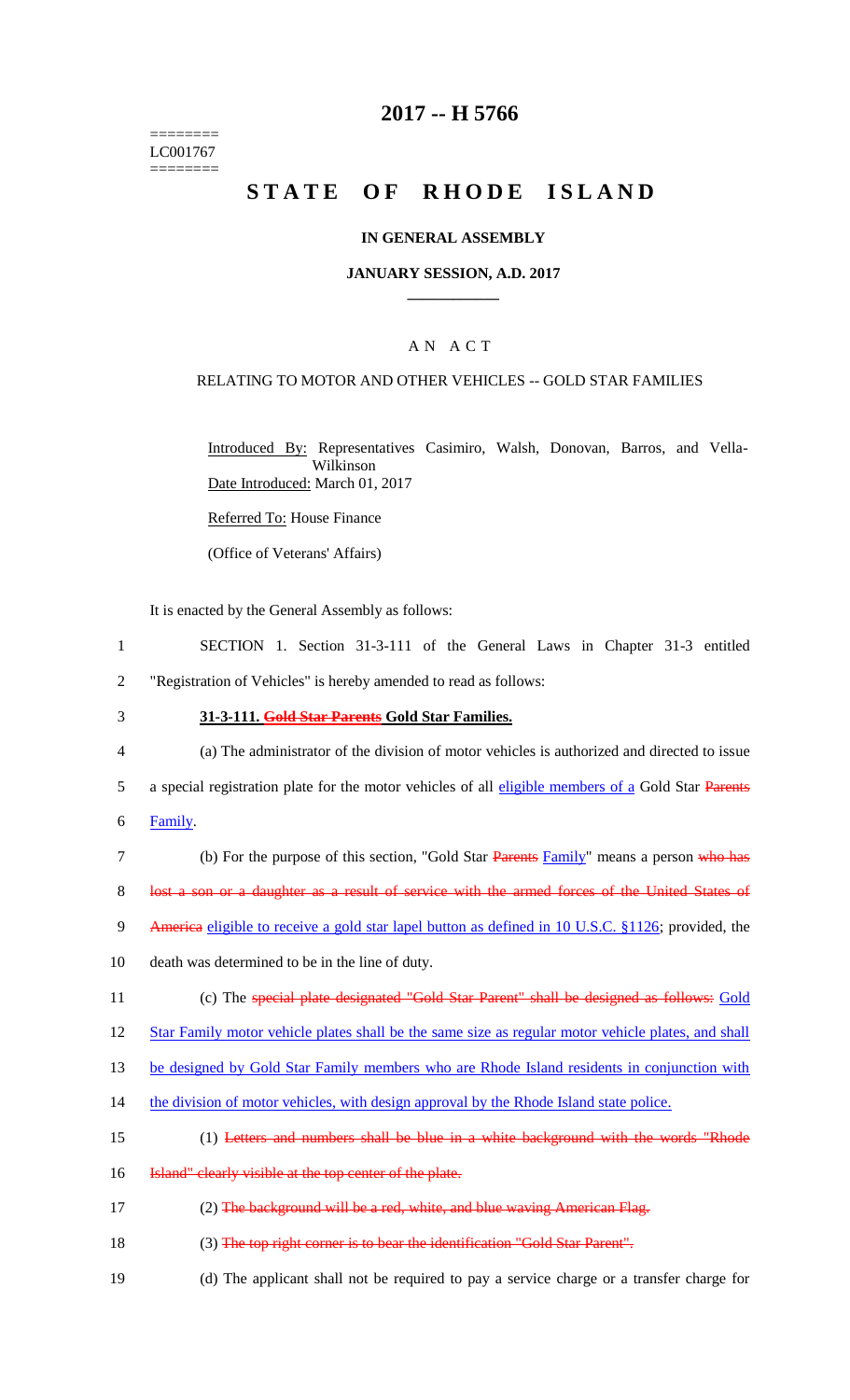each plate.

(e) The applicant shall be entitled to a plate for each vehicle owned by the applicant.

 (f) The owner of a motor vehicle eligible for registration as a commercial vehicle and having a gross weight of twelve thousand pounds (12,000 lbs.) or less who is issued Gold Star 5 Parent Family plates shall continue to pay the appropriate commercial registration fee for those plates. The owner of a motor vehicle eligible for registration as a commercial vehicle having a gross weight of six thousand three hundred pounds (6,300 lbs.), but not more than twelve thousand pounds (12,000 lbs.), shall sign an affidavit at the time of application for said plates stating that the vehicle is to be used for personal use only.

SECTION 2. This act shall take effect upon passage.

======== LC001767 ========